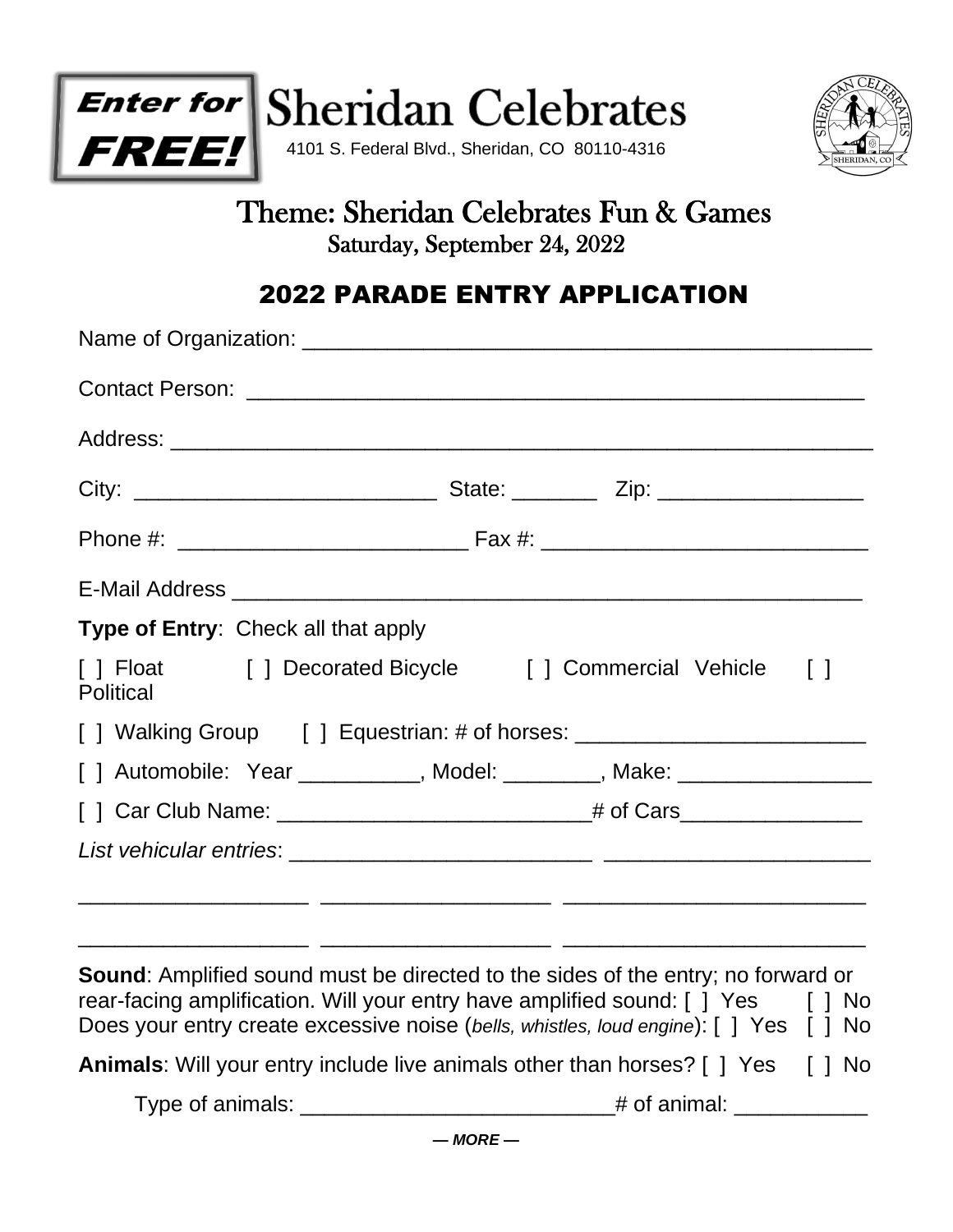### **Detailed description of entry:**

Please provide vehicle description, approximate dimensions of entry, number of participants, sound/music, animals, and any other information we may need to know.

\_\_\_\_\_\_\_\_\_\_\_\_\_\_\_\_\_\_\_\_\_\_\_\_\_\_\_\_\_\_\_\_\_\_\_\_\_\_\_\_\_\_\_\_\_\_\_\_\_\_\_\_\_\_\_\_\_\_\_\_\_\_\_\_\_ \_\_\_\_\_\_\_\_\_\_\_\_\_\_\_\_\_\_\_\_\_\_\_\_\_\_\_\_\_\_\_\_\_\_\_\_\_\_\_\_\_\_\_\_\_\_\_\_\_\_\_\_\_\_\_\_\_\_\_\_\_\_\_\_\_ \_\_\_\_\_\_\_\_\_\_\_\_\_\_\_\_\_\_\_\_\_\_\_\_\_\_\_\_\_\_\_\_\_\_\_\_\_\_\_\_\_\_\_\_\_\_\_\_\_\_\_\_\_\_\_\_\_\_\_\_\_\_\_\_\_ \_\_\_\_\_\_\_\_\_\_\_\_\_\_\_\_\_\_\_\_\_\_\_\_\_\_\_\_\_\_\_\_\_\_\_\_\_\_\_\_\_\_\_\_\_\_\_\_\_\_\_\_\_\_\_\_\_\_\_\_\_\_\_\_\_ \_\_\_\_\_\_\_\_\_\_\_\_\_\_\_\_\_\_\_\_\_\_\_\_\_\_\_\_\_\_\_\_\_\_\_\_\_\_\_\_\_\_\_\_\_\_\_\_\_\_\_\_\_\_\_\_\_\_\_\_\_\_\_\_\_

\_\_\_\_\_\_\_\_\_\_\_\_\_\_\_\_\_\_\_\_\_\_\_\_\_\_\_\_\_\_\_\_\_\_\_\_\_\_\_\_\_\_\_\_\_\_\_\_\_\_\_\_\_\_\_\_\_\_\_\_\_\_\_\_\_ \_\_\_\_\_\_\_\_\_\_\_\_\_\_\_\_\_\_\_\_\_\_\_\_\_\_\_\_\_\_\_\_\_\_\_\_\_\_\_\_\_\_\_\_\_\_\_\_\_\_\_\_\_\_\_\_\_\_\_\_\_\_\_\_\_ \_\_\_\_\_\_\_\_\_\_\_\_\_\_\_\_\_\_\_\_\_\_\_\_\_\_\_\_\_\_\_\_\_\_\_\_\_\_\_\_\_\_\_\_\_\_\_\_\_\_\_\_\_\_\_\_\_\_\_\_\_\_\_\_\_ \_\_\_\_\_\_\_\_\_\_\_\_\_\_\_\_\_\_\_\_\_\_\_\_\_\_\_\_\_\_\_\_\_\_\_\_\_\_\_\_\_\_\_\_\_\_\_\_\_\_\_\_\_\_\_\_\_\_\_\_\_\_\_\_\_ \_\_\_\_\_\_\_\_\_\_\_\_\_\_\_\_\_\_\_\_\_\_\_\_\_\_\_\_\_\_\_\_\_\_\_\_\_\_\_\_\_\_\_\_\_\_\_\_\_\_\_\_\_\_\_\_\_\_\_\_\_\_\_\_\_

## **Announcing Info.** *(2 well-written sentences)*

#### Release to Sheridan Celebrates/City of Sheridan: I/we

Hereby knowingly and voluntarily release and agree to indemnify and hold harmless Sheridan Celebrates/City of Sheridan from and for any and all liability, damages and losses, whether or not foreseeable, which may occur as a direct or proximate result for my/our participation in activities sponsored by Sheridan Celebrates/City of Sheridan. **Reservation of rights:** Sheridan Celebrates/City of Sheridan reserves the right to refuse participation to any group, groups, individuals, an individual, association, business or any other entity of any nature or type that Sheridan Celebrates/City of Sheridan feels in its sole discretion would not further the goals of the organization, would not be appropriate considering circumstances, or might reflect negatively on Sheridan Celebrate/City of Sheridan, an individual or group. **Weather**: Be advised that Sheridan Celebrates has specific dates for events and they are not cancelled due to inclement weather. However, if weather creates a safety hazard Sheridan Celebrates reserves the right to terminate or postpone any event, or portion thereof. The undersigned applicant accepts and agrees to this reservation of rights.

Applicant Signature: \_\_\_\_\_\_\_\_\_\_\_\_\_\_\_\_\_\_\_\_\_\_\_\_\_\_\_\_\_\_\_\_\_\_\_\_\_ Date: \_\_\_\_\_\_\_\_\_\_\_\_\_\_\_\_\_

Mail completed applications to: Sheridan Celebrates, 4101 S. Federal Blvd., Sheridan, CO 80110 **OR** email to [jray@ci.sheridan.co.us.](mailto:jray@ci.sheridan.co.us)

Applications must be received by Wednesday, September 14, 2022.

You will receive a confirmation if your parade application is approved. If you do not receive a confirmation by Monday, September 19, 2022, or if you have any questions please contact the Sheridan Celebrates Hotline at 303-438-3321 or email Jean Ray at *iray@ci.sheridan.co.us* .

#### *Please note that the Sheridan Celebrates Parade is a SMOKE-FREE event.*

#### *For more information regarding the EXCLUSIVE, NEW 10:45 AM Children's Parade contact the hotline at 303-438-3321.*

**See you at the parade!**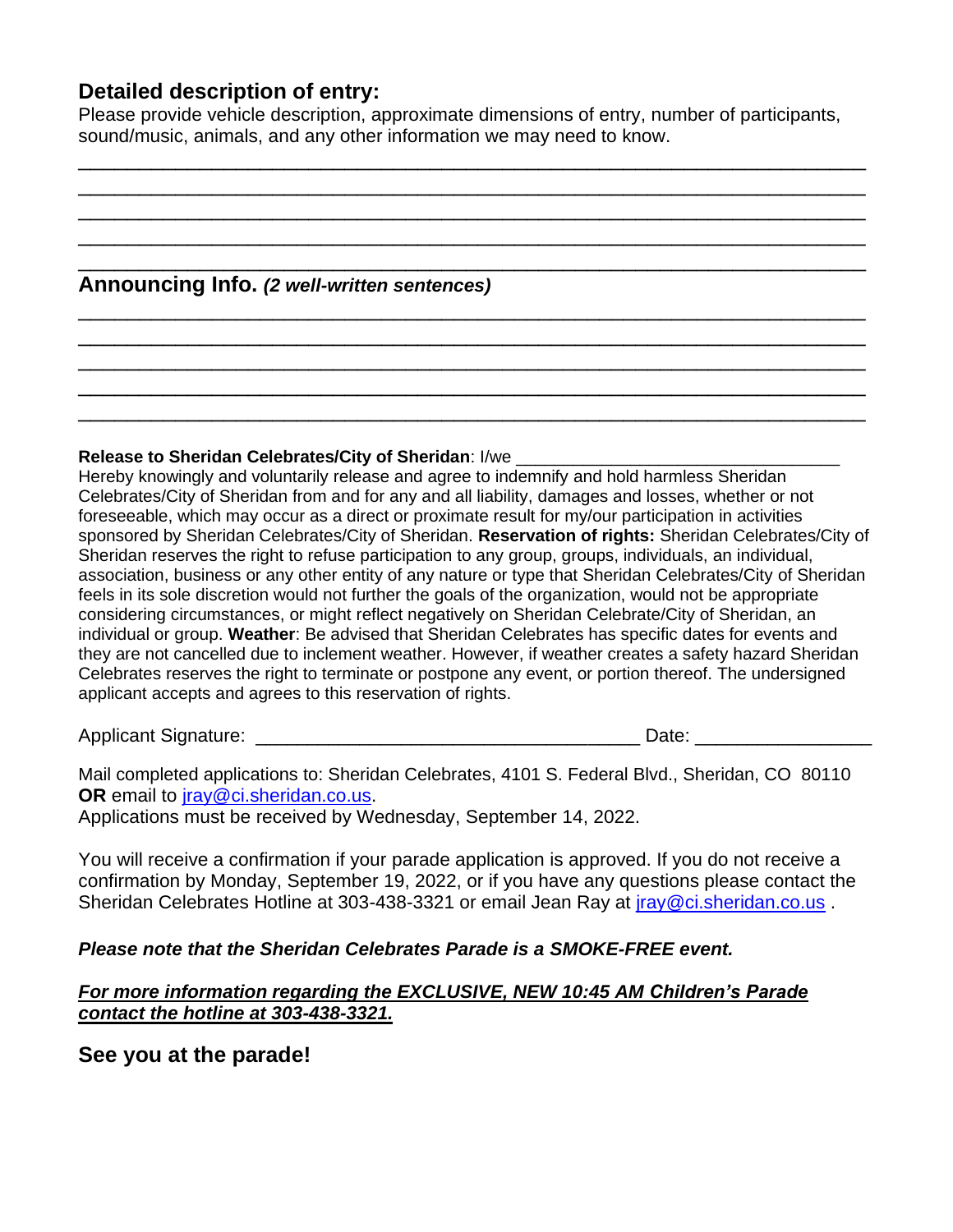# **Sheridan Celebrates**

4101 S. Federal Blvd. \* Sheridan, CO 80110-4316 \* Hotline: 303-438-3321 Theme: Sheridan Celebrates Fun & Games



## 2022 PARADE INFORMATION for Saturday, September 24

### **Please make note of the following information:**

- **•** There is no fee to enter the 2022 Parade and, therefore, no cash awards will be given. Recognition will be given in 4 categories: floats, equestrian, walking and vehicular entries. Children's walking groups are encouraged to enter the Children's Parade at 10:45 AM. The utmost consideration will be given to entries' interpretation of the theme: "Sheridan Celebrates Fun & Games." Recognition accolades will be announced at the festival around 2 PM.
- **•** Parade Staging will be on the Fort Logan Mental Health Center Campus. Enter from Lowell Blvd. going south from Hampden Ave. (Highway 285). Turn right on Oxford Ave. and right again on Mead St. (see attached map). Parade entry parking is available at the staging area or at Sheridan High School parking lot. Equestrian entries will be staged in a separate area near Fort Logan Northgate School as noted on the map.
- **NEW TIME! The parade will begin promptly at 11 AM. Participants are expected to start forming** at 9:30 AM. Any entry not in place by 10:30 AM. will not be included in the judging.
- **•** Parade entries will proceed south from the staging area on Meade St., east on Oxford Ave., south on S. Lowell to Milan Ave., continue east on Milan Ave. to Federal Blvd., progress south on Federal to Oxford Ave., then west on Oxford back to the staging area.
- **•** The parade route is slightly over 1.5 miles long, and some stretches are uphill. The parade judges and announcer will be located near the corner of Oxford Ave. and Federal Blvd.
- **•** Entry categories or types include: floats, bicycles, equestrian, walking and vehicular (Vintage etc.). Political and other entries are encouraged, **limited only by your imagination.**

Parade entry applications must be returned no later than Wednesday, September 14, 2022. Applications received after this date will not be eligible for recognition, but may participate at the end of the parade at the discretion of the Parade Committee.

You will receive a confirmation if your entry is approved. The Sheridan Celebrates Committee reserves the right to reject any applicant they think might pose a hazard to the safety of others or if the committee decides the entry is not appropriate for our event. If you do not receive a confirmation by Monday, September 19, 2022, or if you have any questions, please contact the Sheridan Celebrates Hotline at 303-438-3321 or email Jean Ray at *iray@ci.sheridan.co.us.* 

The parade line-up will be determined by the Sheridan Celebrates Parade Committee prior to parade day. Information regarding your position in the parade will be included with your confirmation. However, last minute changes in the line-up will be at the discretion of the Parade Committee and Parade Marshals.

Remember, we make the parade happen, but you as the participants are the ones that make it great. Let's help one another build a better and more exciting event. **We welcome your suggestions and comments**. Please invite all your friends who would like to join us. Have them call the Sheridan Celebrates Hotline at 303-438-3321 for information and a parade packet.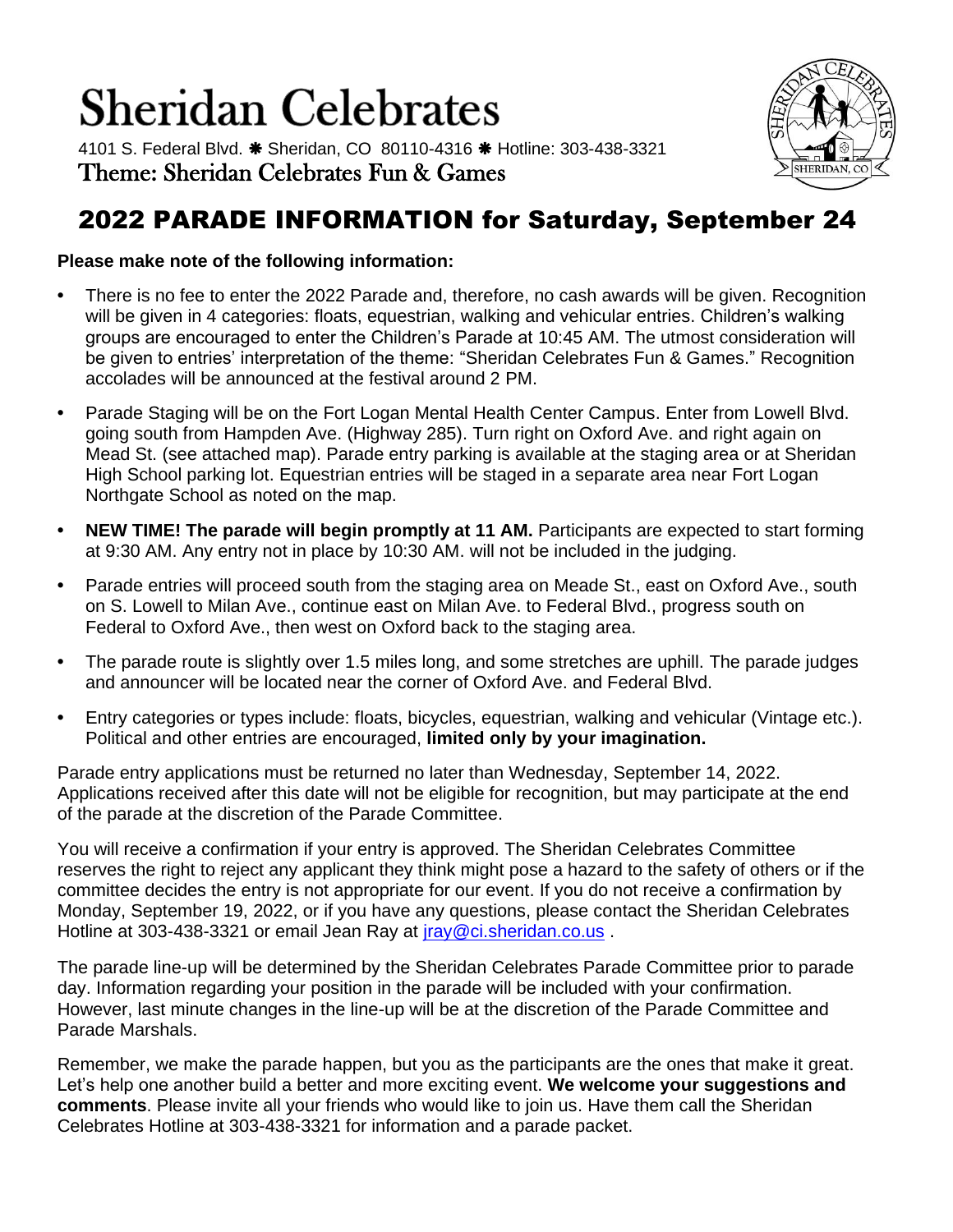# **Sheridan Celebrates**

4101 S. Federal Blvd. \* Sheridan, CO 80110-4316 \* Hotline: 303-438-3321 Theme: "Sheridan Celebrates Fun & Games" Saturday, September 24, 2022



# 2022 PARADE RULES

- 1. Cars and vehicles that are part of your unit may park in the staging area all others will be directed to a parking area nearby.
- 2. Vehicle drivers must hold a valid driver's license and be in compliance with all state requirements related to their vehicle.
- 3. Vehicle drivers must remain with their vehicle at all times.
- 4. Dignitaries and politicians must supply their own vehicles.
- 5. Bicyclists, motorcyclists, skateboarders, inline skaters, and those on scooters must wear helmets. Children are encouraged to participate in the exclusive Children's Parade at 10:45 AM.
- 6. After forward motion of your unit has begun, no one may move on or off the vehicles.
- 7. Participants under 18 years of age, on a float or vehicle entry, must remain seated at all times.
- 8. Do not encourage spectators to approach your vehicle.
- 9. In the interest of spectator safety, entries wishing to distribute items to viewers must do so using pedestrians.
- 10. Equestrian units must have only one rider per horse; and each rider must own the horse they are riding.
- 11. Inflatable balloons, 10' of larger, must be handled by persons 18 years of age or older who are physically capable.
- 12. Vendors must pre-register. Sales are prohibited along the parade route without express written approval of the Sheridan Celebrates Committee. All vendors must pay the appropriate fee, procure a Special Event City Sales Tax License and a Tri-County Health Permit as appropriate.
- 13. Actions that may surprise spectators must be pre-approved by the Sheridan Celebrates Committee.
- 14. Do not interact with spectators and/or other participants for the purpose of scaring them.
- 15. Sound checks prior to the parade are limited to five minutes.
- 16. Sound amplification must be adjustable and not audible beyond 30' from the unit.
- 17. To gain maximum exposure, please stay one car length behind the entry in front of you.
- 18. Political messages are allowed only if the individual/group has an approved Parade entry Application for its candidate, topic, etc. Good judgment and common sense will keep our parade pleasurable for all.
- 19. Confetti, streamers or glitter are prohibited because they are difficult to clean up.
- 20. No alcohol, illegal substances, smoking or inebriation is allowed in the pre-parade staging area or on the parade route.
- 21. The parade committee reserves the right to grant written approval for any exceptions.
- *22. All exhibitors shall meet the requirements of the current Public Health Order issued by the State of Colorado.*
- **23. Please note that the Sheridan Celebrates Parade is a SMOKE-FREE event.**